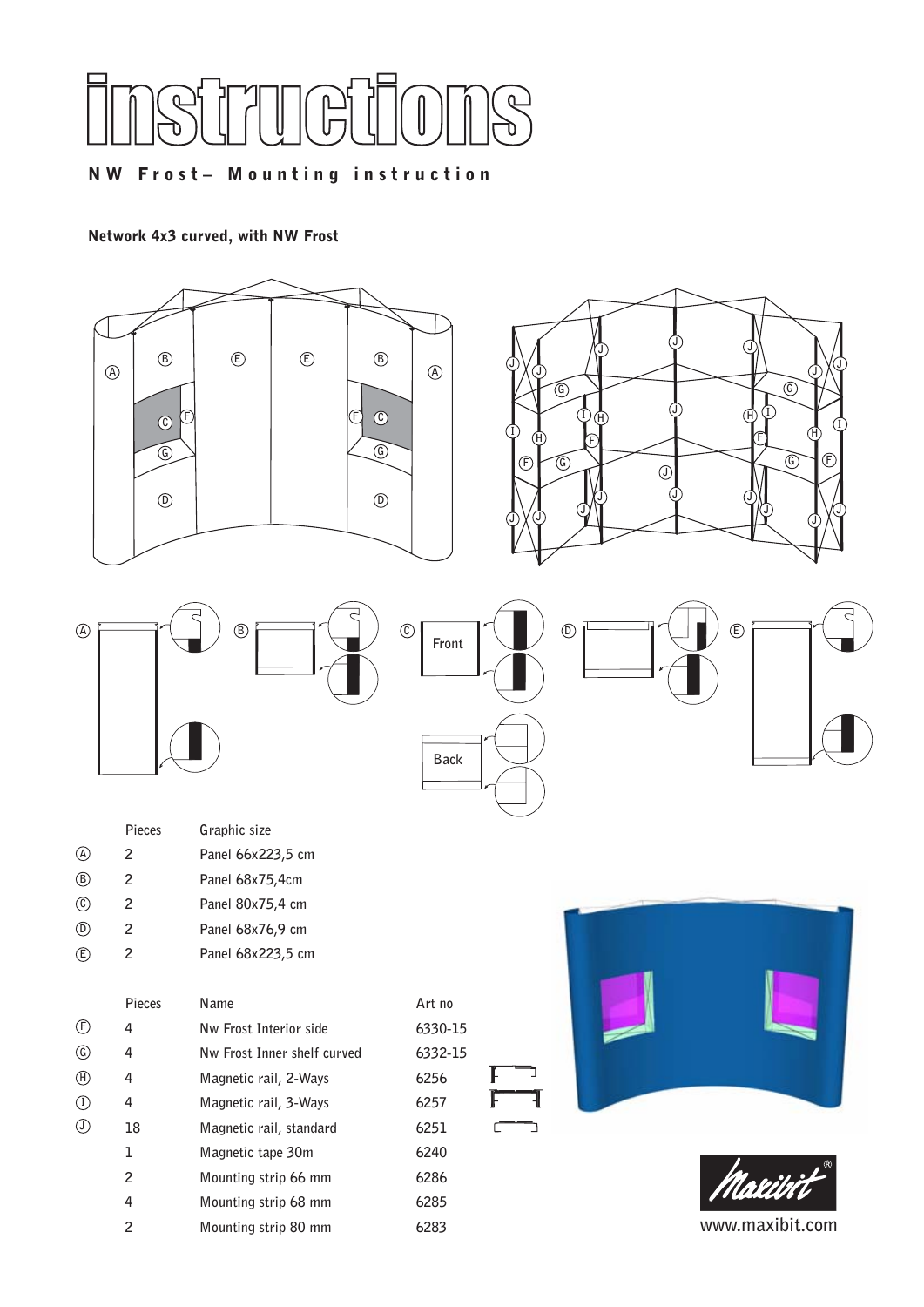

# NW Frost – Mounting instruction

#### Network 4x3 convex, with NW Frost







|     | Pieces | Graphic size          |
|-----|--------|-----------------------|
| (A) | 2      | Panel end 66x223,5 cm |
| (B) | 2      | Panel 80x223,5 cm     |
| (C) | 2      | Panel 68x77,5 cm      |
|     | 2      | Panel 80x150,2 cm     |
|     |        |                       |

|                                | Pieces | Name                        | Art n |
|--------------------------------|--------|-----------------------------|-------|
| $\circled$                     | 4      | Nw Frost Interior side      | 6330  |
| $\circled{F}$                  | 4      | Nw Frost Inner shelf curved | 6332  |
| $\circledS$                    | 4      | Magnetic rail, 2-Ways       | 6256  |
| $(\text{H})$                   | 4      | Magnetic rail, 3-Ways       | 6257  |
| $\textcircled{\scriptsize{I}}$ | 20     | Magnetic rail, standard     | 6251  |
|                                | 1      | Magnetic tape 30m           | 6240  |
|                                | 4      | Mounting strip 80 cm        | 6283  |
|                                | 2      | Mounting strip 68 cm        | 6285  |
|                                | 2      | Mounting strip 66 cm        | 6286  |



Art no **6330-15 6332-15** 

**20 Magnetic rail, standard 6251**

ľ F

 $\sqrt{2}$ 

╕

Þ





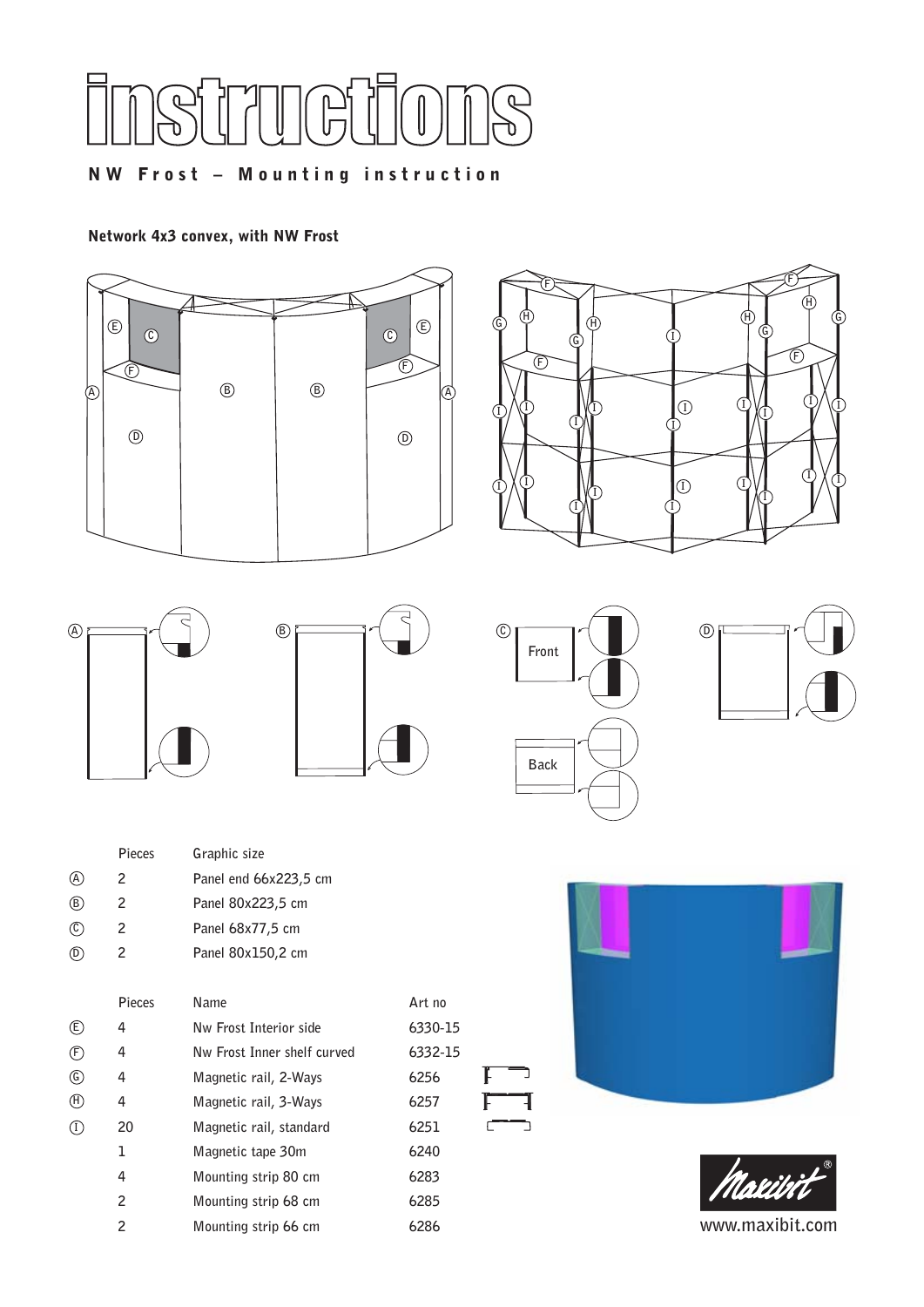

### NW Frost – Mounting instruction

#### Network 4x3 straight, with NW Frost





|     | Pieces | Graphic size       |
|-----|--------|--------------------|
| (A) | Δ.     | Panel 73,3x75,4 cm |
| (B) | Δ.     | Panel 73,3x76,9 cm |
| (C) |        | Panel 73,3x75,4 cm |

|                              | Pieces | Name                                 | Art no  |
|------------------------------|--------|--------------------------------------|---------|
| $\circledcirc$               | 6      | Nw Frost Exterior side               | 6336-15 |
| $\circled$                   | 8      | Nw Frost Inner shelf straight        | 6331-15 |
| (F)                          | 8      | Nw Frost Interior side               | 6330-15 |
| $\mathbb{G}$                 | 5      | Magnetic rail, 3-Ways no centre tape | 6257-00 |
| $(\mathsf{H})$               | 5      | Magnetic rail, 3-Ways                | 6257    |
| $\left( \overline{1}\right)$ | 8      | Magnetic rail, 2-Ways                | 6256    |
| $\left( \mathrm{J}\right)$   | 9      | Magnetic rail, standard              | 6251    |
|                              | 1      | Magnetic tape 30 m                   | 6240    |
|                              | 12     | Mounting strip 73,2 cm               | 6284    |





1

1 Ĺ

Ċ

r  $\mathbf{r}$ 

 $\subset$ 



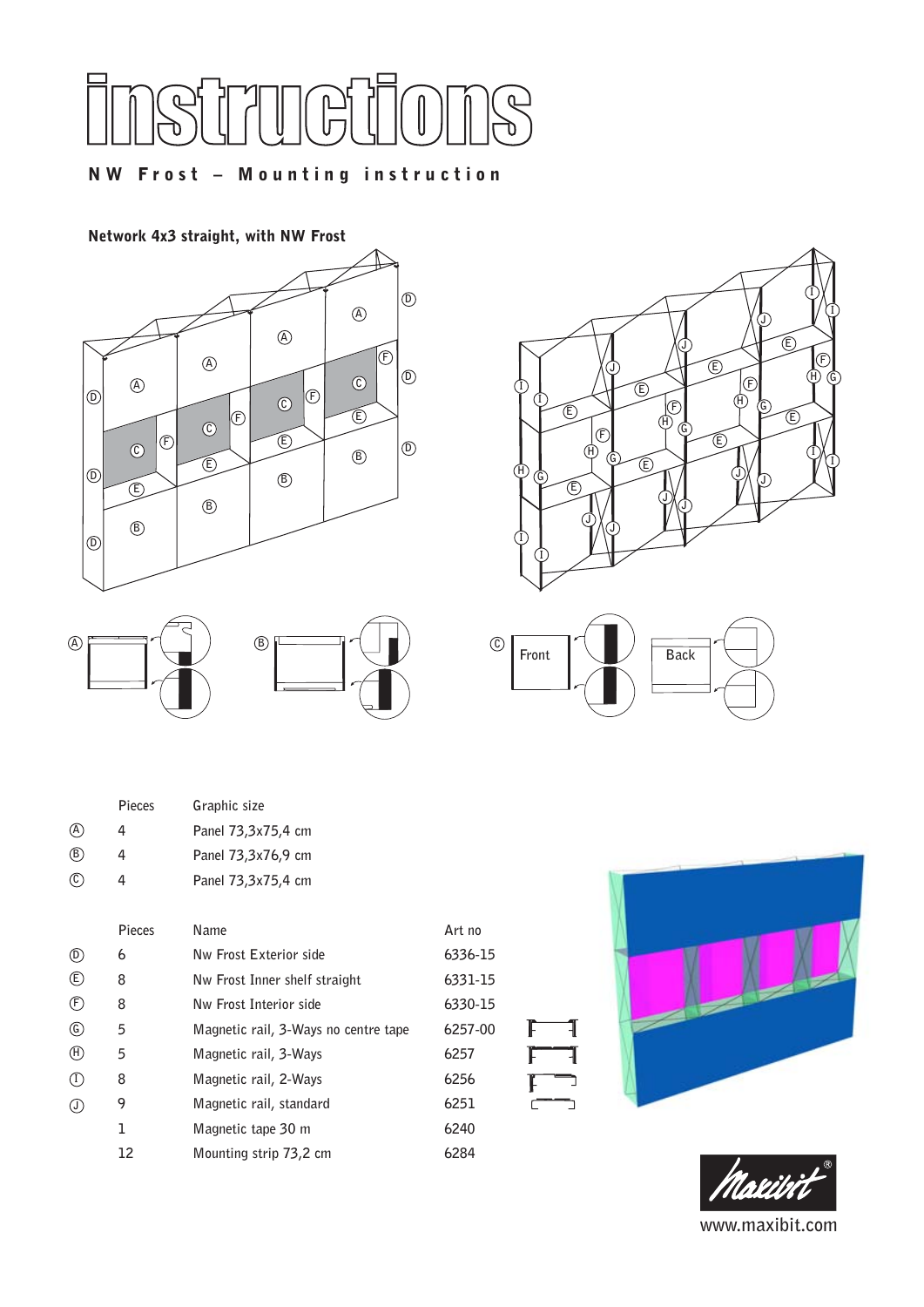

## NW Frost– Mounting instruction

### Network 3x4 straight, with NW Frost







|     | Pieces | Graphic size        |
|-----|--------|---------------------|
| (A) | 2      | Panel 73,3x75,4 cm  |
| (B) | ı      | Panel 73,3x148,7 cm |
| (C) | 2      | Panel 73,3x150,2 cm |
| (D) | ı      | Panel 73,3x76,9 cm  |
| (E  |        | Panel 73.3x75.4 cm  |

| $\mathcal{E}$  | 3      | Panel 73,3x75,4 cm                    |         |  |
|----------------|--------|---------------------------------------|---------|--|
|                | Pieces | Name                                  | Art no  |  |
| (F)            | 8      | Nw Frost, Exterior side               | 6336-15 |  |
| $\circledG$    | 6      | Nw Frost, Inner shelf, straight       | 6331-15 |  |
| $^{\circledR}$ | 6      | Nw Frost Interior side                | 6330-15 |  |
| $\circled{1}$  | 16     | Magnetic rail, 2-Ways                 | 6256    |  |
| $\circledcirc$ | 2      | Magnetic rail, 3-Ways, no centre tape | 6257-00 |  |
| $^{\circledR}$ | 6      | Magnetic rail, 3-Ways                 | 6257    |  |
| ♦              | 6      | Magnetic rail, standard               | 6251    |  |
|                | 1      | Magnetic tape 30m                     | 6240    |  |
|                | 9      | Mounting strip 732 mm                 | 6284    |  |

**C**